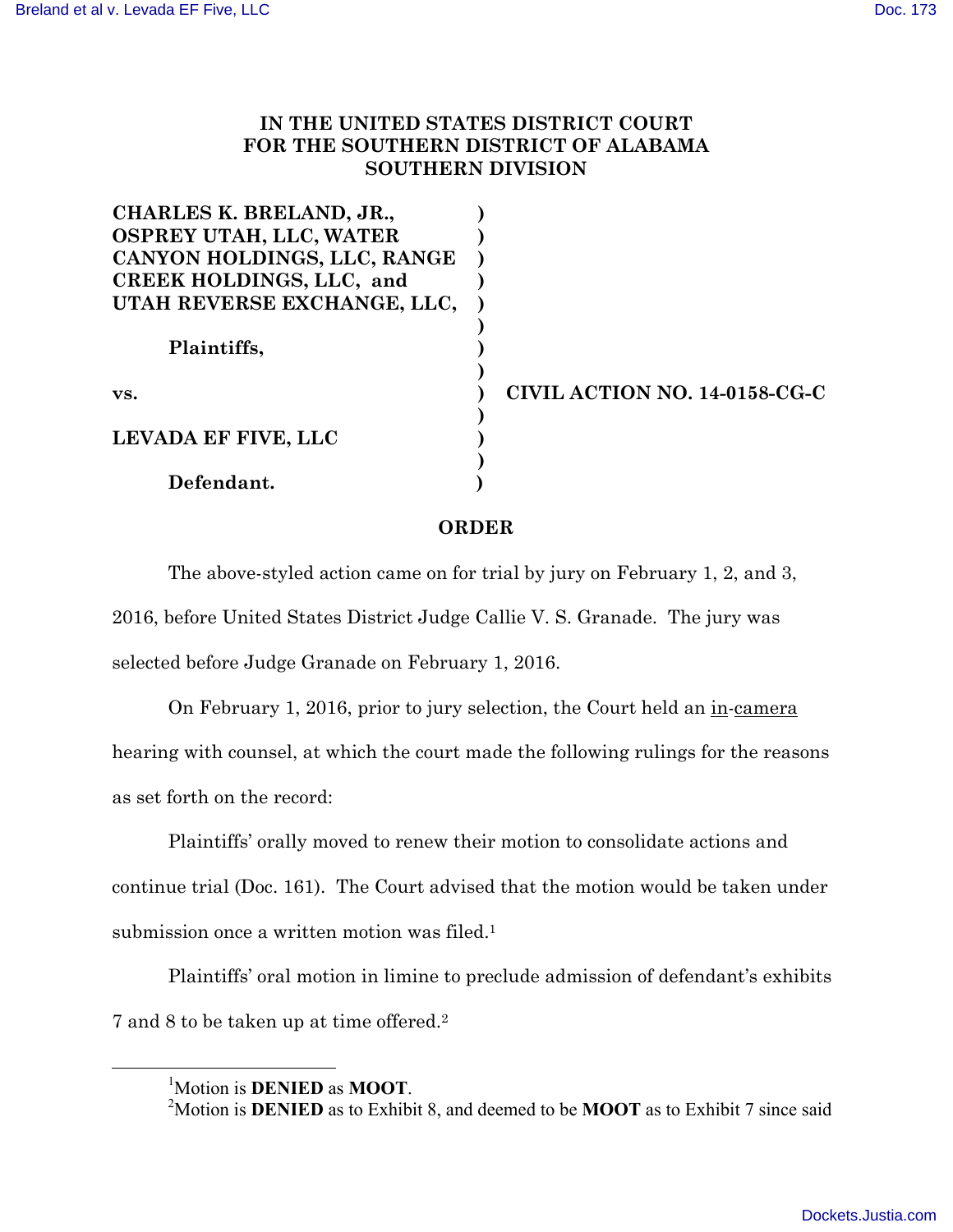Defendant's oral motion in limine to preclude plaintiffs from introducing an Invoice from Reed and Smith as an exhibit to be taken up at the time such exhibit is offered.3

The jury was then duly sworn, and trial commenced. Plaintiffs presented their case-in-chief on February 1 and 2, 2016, and rested on February 2, 2016. At the close of the plaintiffs' case the defendant's motion for judgment as a matter of law (Doc. 163) was **GRANTED in part** and **DENIED in part** for the reasons as set forth on the record.

On February 2, 2016, defendant presented its case and rested. At the close of all the evidence, the Court **DENIED** the plaintiffs' oral motion for judgment as a matter of law on the nonpayment of property taxes (Doc. 169); **DENIED** Plaintiffs' oral motion for judgment as a matter of law as to defendant's counter-claims (Doc. 167); **DENIED** defendant's motion for judgment as a matter of law at the conclusion of all the evidence (Doc. 164); and **DENIED** plaintiffs' oral motion for judgment as a matter of law at the close of all the evidence (Doc. 168).

On February 3, 2016, the court held a charge conference with counsel, the respective parties presented their closing arguments to the jury, the court charged the jury on the applicable law, and the jury commenced their deliberations.

 $\overline{a}$ Now, on the 3rd day of February, comes the jury who having heard the evidence, the arguments of counsel, the charge of the court and having considered the same upon their oaths, return their verdict (a copy of which is attached hereto)

exhibit was not offered. 3 Motion is deemed to be **MOOT** since no such exhibit was offered.